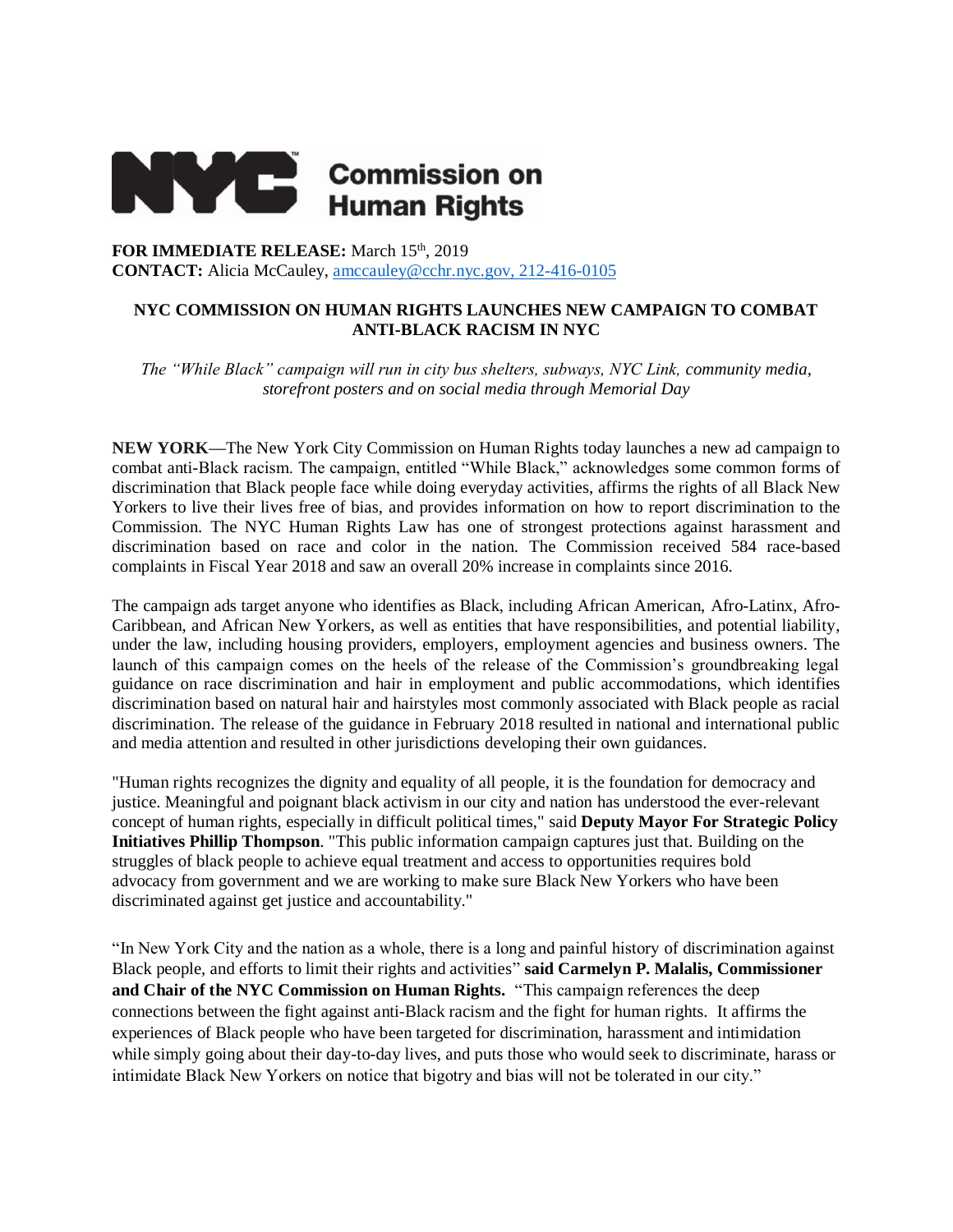Because anti-Black racism occurs at the interpersonal, institutional, and structural levels of everyday life, the "While Black" campaign highlights common scenarios in which Black New Yorkers are targeted for harassment and discrimination, including while driving, shopping, working, walking, and renting. These ads seek to establish the Commission as a venue for justice and encourages victims and those who witness harassment to report it by calling 718-722-3131 or dialing 311 and asking for Human Rights.

The ads will appear in English and Spanish in over 1000 placements across the city, including in subway cars, bus shelters, LinkNYC kiosks, and in storefronts in every borough including nail salons, barber shops, and bodegas. The ads will also run in community media in English and Spanish including in *El Diario, Harlem Community News, New York Caribbean News, Amsterdam News*, and *Haiti Liberte*, among others.



All five of the ads in English and Spanish are on the [Commission's website.](https://www1.nyc.gov/site/cchr/media/while-black-nyc.page)

The Commission has increased its public education and outreach efforts in regard to anti-Black racism in the City, including hosting artist-in-residence Tatyana Fazlalizadeh, who will later this year be unveiling a series of citywide street art projects addressing anti-black racism and a series of events focused on empowering communities in the face of gentrification and racial tensions. Additionally, the Commission recently settled several cases involving racial bias, including:

- The Commission settled a case in which a JC Penny customer was racially profiled at checkout. The national retailer greed to create, implement, and train staff on anti-bias policies, as well as paid \$6500 in damages and \$6500 in civil penalties.
- The Commission settled a case in which a landlord refused to rent to a couple because one person in the couple was Black. The landlord made disparaging statements about Black people as justification for the refusal. The Commission settled the case awarding \$15,000 to the couple in emotional distress damages and fining the landlord a \$2500 civil penalty.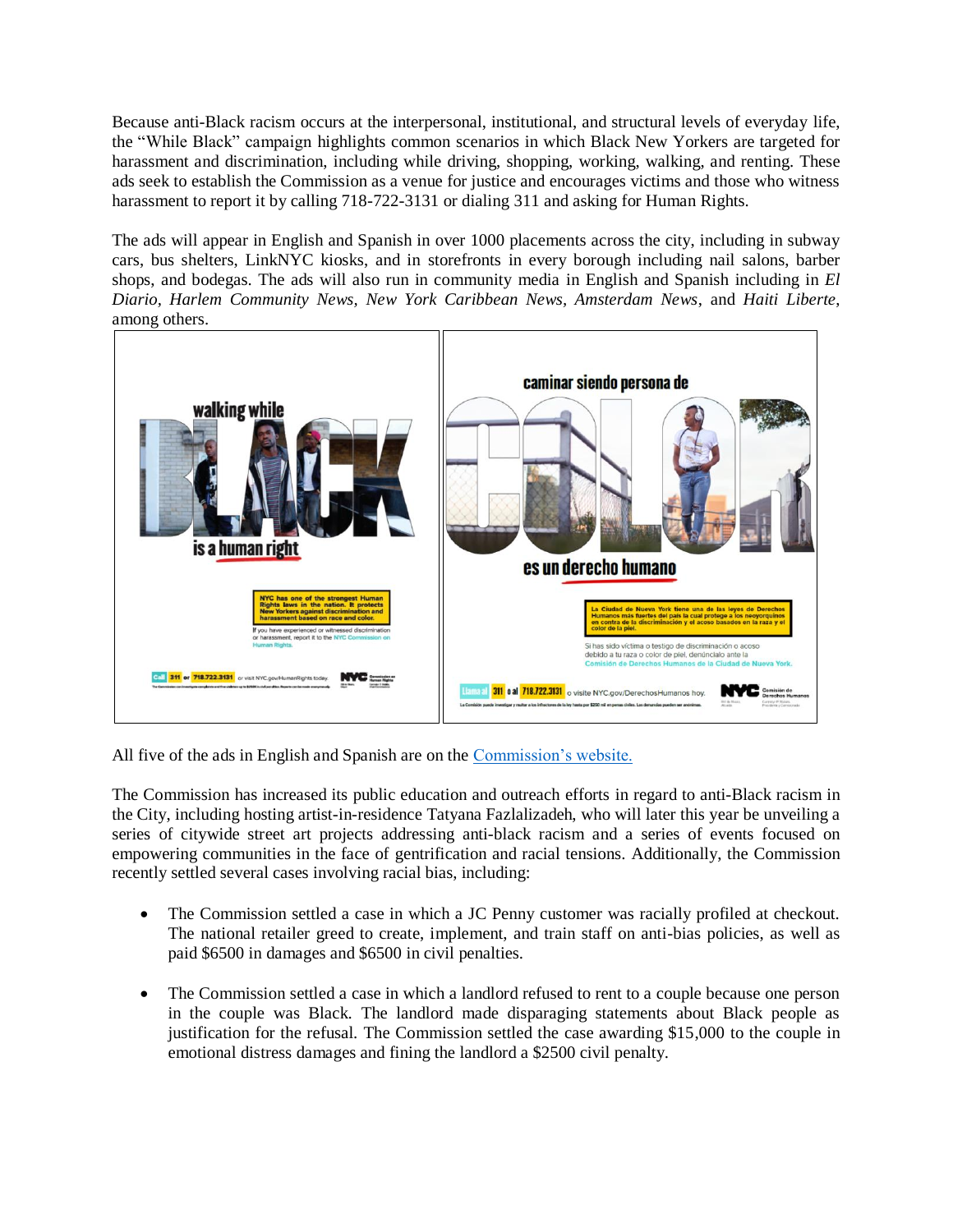• The Commission settled a case with a bank in which a Black employee was required to monitor Black tellers more closely than tellers of other races. The Commission awarded the employee \$15,000 in emotional damages and ordered anti-discrimination training for all bank employees.

## ###

"Videos of Black and Brown Americans being harassed while going about their daily lives seem to have proliferated in recent years, but the painful truth is that the only new aspect of this phenomenon is the attention it's getting," said **Janai Nelson, Associate Director-Counsel at the NAACP Legal Defense and Educational Fund, Inc.** "We've long challenged policies in New York that disproportionately target communities of color, but so much more work remains to be done to rid the city of anti-Black discrimination. We appreciate this first step from the city towards raising awareness that all New Yorkers have the right to live at peace with dignity and respect and free from harassment because of their race."

"This is an important and timely campaign for the City of New York, and it's particularly important that this campaign is being launched by our local human rights agency," said **Hazel Dukes, President of the NAACP New York State Conference**. "The vision of the NAACP is to ensure a society in which all individuals have equal rights without discrimination based on race, and we're glad that the city has taken such a clear stance. The current national climate has made racism and bigotry more prevalent, but campaigns like this help push against hatred. The New York State NAACP is proud to continue work with the NYC Commission on Human Rights."

"While being Black, I have come to realize that systematic racism and the individual prejudice still exist. While being Black, the struggle continues, not for racial equality, not for academicals achievement but there is a spirituality of being human. The recognition of humanity within one self and nation, unfortunately is not shared by all. Our accomplishments are obvious, and our achievements are great. There is only one race and that is the human race and we are divided into tribes and nations; thus tribalism and nationalism is an operational component that others use to keep us down. We must rise above…Black is not a color but a state of mind." - **Imam Zulqarnain Abdu Shahid**

"As people of faith, we have a moral duty to support movements challenging the public consciousness to recognize and most importantly redress both overt and glaring systemic racism that remains so prevalent in places even like New York City." -**Drs. Floyd and Elaine Flake, Pastors of Greater Allen A.M.E. Cathedral of New York**

" Haitian Americans know all too well what it feels like to be discriminated against. In the 1980's we were accused of bringing AIDS to the United States, and recently our country was referred to as a 'sh\*thole' by President Trump. Such sentiments have no place in our society today and ought to be eliminated if we are to truly embody everything, which this country purports to exemplify. As one of the largest Caribbean groups in New York, City, The Haitian American Caucus is proud to work with the New York City Human Rights Commission and support their While Black Campaign to help our people understand their power and place in our great city."-**Samuel Pierre, Executive Director- Haitian American Caucus**

"African Services Committee applauds the NYC Commission on Human Rights' efforts to directly and very publicly address racism in our communities," says **Asfaha Hadera, Founder and Co-Executive Director of African Services Committee**, a human rights organization dedicated to improving the health and self-sufficiency of the African community in New York City. "NYC Commission on Human Rights data informs the services African Services Committee provides to the thousands of newcomers who come